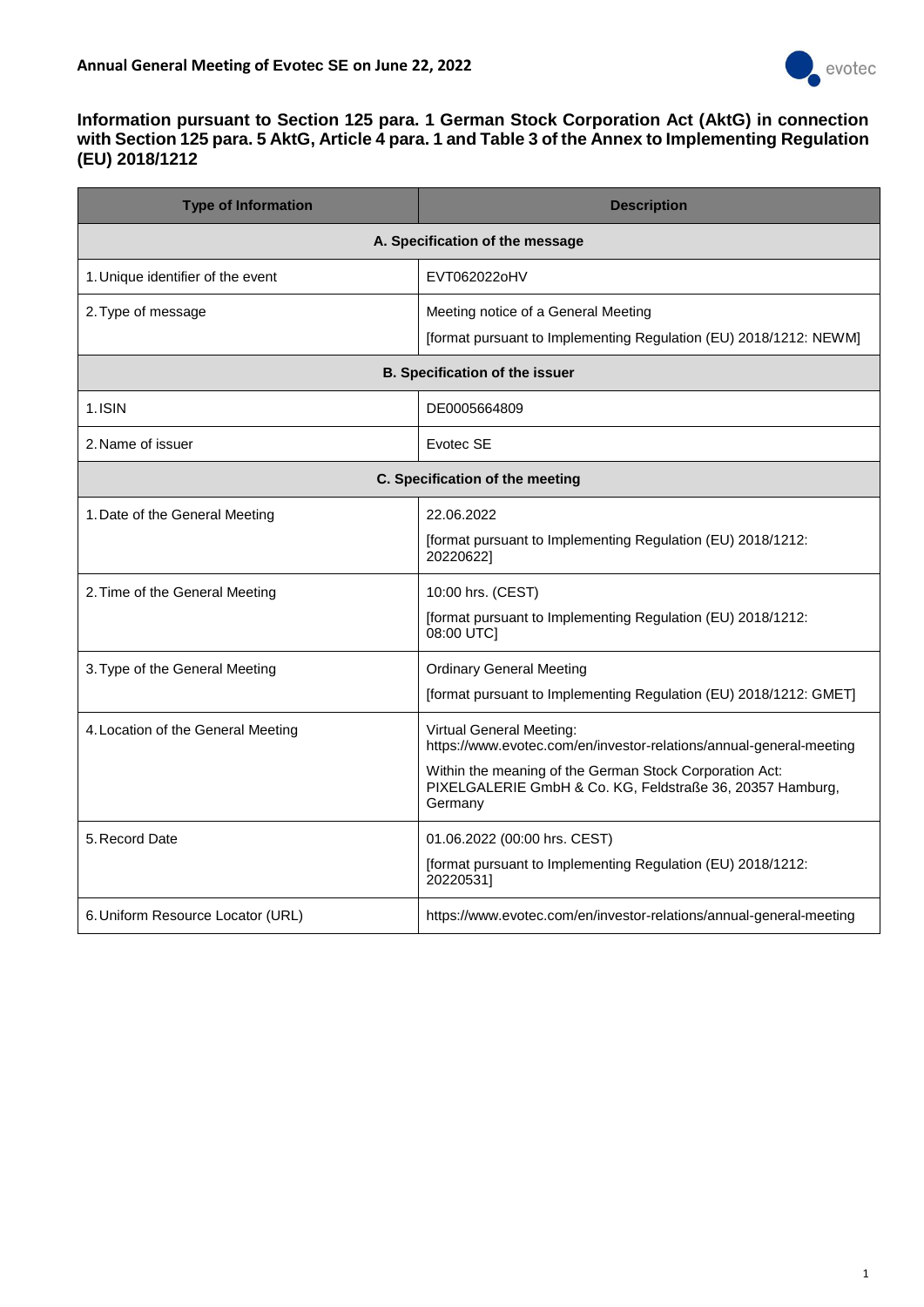

| D. Participation in the General Meeting                              |                                                                                                                                                                                                                                                                                                                                                                                                                                                                                                                                                                                                  |  |
|----------------------------------------------------------------------|--------------------------------------------------------------------------------------------------------------------------------------------------------------------------------------------------------------------------------------------------------------------------------------------------------------------------------------------------------------------------------------------------------------------------------------------------------------------------------------------------------------------------------------------------------------------------------------------------|--|
| D. Participation in the General Meeting - electronic absentee voting |                                                                                                                                                                                                                                                                                                                                                                                                                                                                                                                                                                                                  |  |
| 1. Method of participation by shareholder                            | Exercising the right to vote through electronic absentee voting per<br>Internetservice at<br>https://www.evotec.com/en/investor-relations/annual-general-meeting<br>[format pursuant to Implementing Regulation (EU) 2018/1212:<br>EV; ISO 20022: EVOT]                                                                                                                                                                                                                                                                                                                                          |  |
| 2. Issuer deadline for the notification of participation             | 15.06.2022, 24:00 hrs. (CEST)<br>[format pursuant to Implementing Regulation (EU) 2018/1212:<br>20220615; 22:00 UTC]                                                                                                                                                                                                                                                                                                                                                                                                                                                                             |  |
| 3. Issuer deadline for voting                                        | 22.06.2022, until the time voting begins<br>[format pursuant to Implementing Regulation (EU) 2018/1212:<br>20220622; until the time voting begins]                                                                                                                                                                                                                                                                                                                                                                                                                                               |  |
| D. Participation in the General Meeting - company-appointed proxies  |                                                                                                                                                                                                                                                                                                                                                                                                                                                                                                                                                                                                  |  |
| 1. Method of participation by shareholder                            | Exercising the right to vote by granting authority and issuing instructions<br>to the proxies nominated by the Company<br>[format pursuant to Implementing Regulation (EU) 2018/1212:<br>PX; ISO 20022: PRXY]                                                                                                                                                                                                                                                                                                                                                                                    |  |
| 2. Issuer deadline for the notification of participation             | 15.06.2022, 24:00 hrs. (CEST)<br>[format pursuant to Implementing Regulation (EU) 2018/1212:<br>20220615; 22:00 UTC]                                                                                                                                                                                                                                                                                                                                                                                                                                                                             |  |
| 3. Issuer deadline for voting                                        | Granting authority (with voting instructions) to the proxies nominated by<br>the Company<br>in writing or in text form by postal mail, telefax or email until<br>$\bullet$<br>21.06.2022, 24:00 hrs. (CEST)<br>[format pursuant to Implementing Regulation (EU) 2018/1212:<br>20220621; 22:00 UTC]<br>electronically via the Internetservice at<br>$\bullet$<br>https://www.evotec.com/en/investor-relations/annual-general-<br>meeting<br>by 22.06.2022, until the time voting begins<br>[format pursuant to Implementing Regulation (EU) 2018/1212:<br>20220622; until the time voting begins] |  |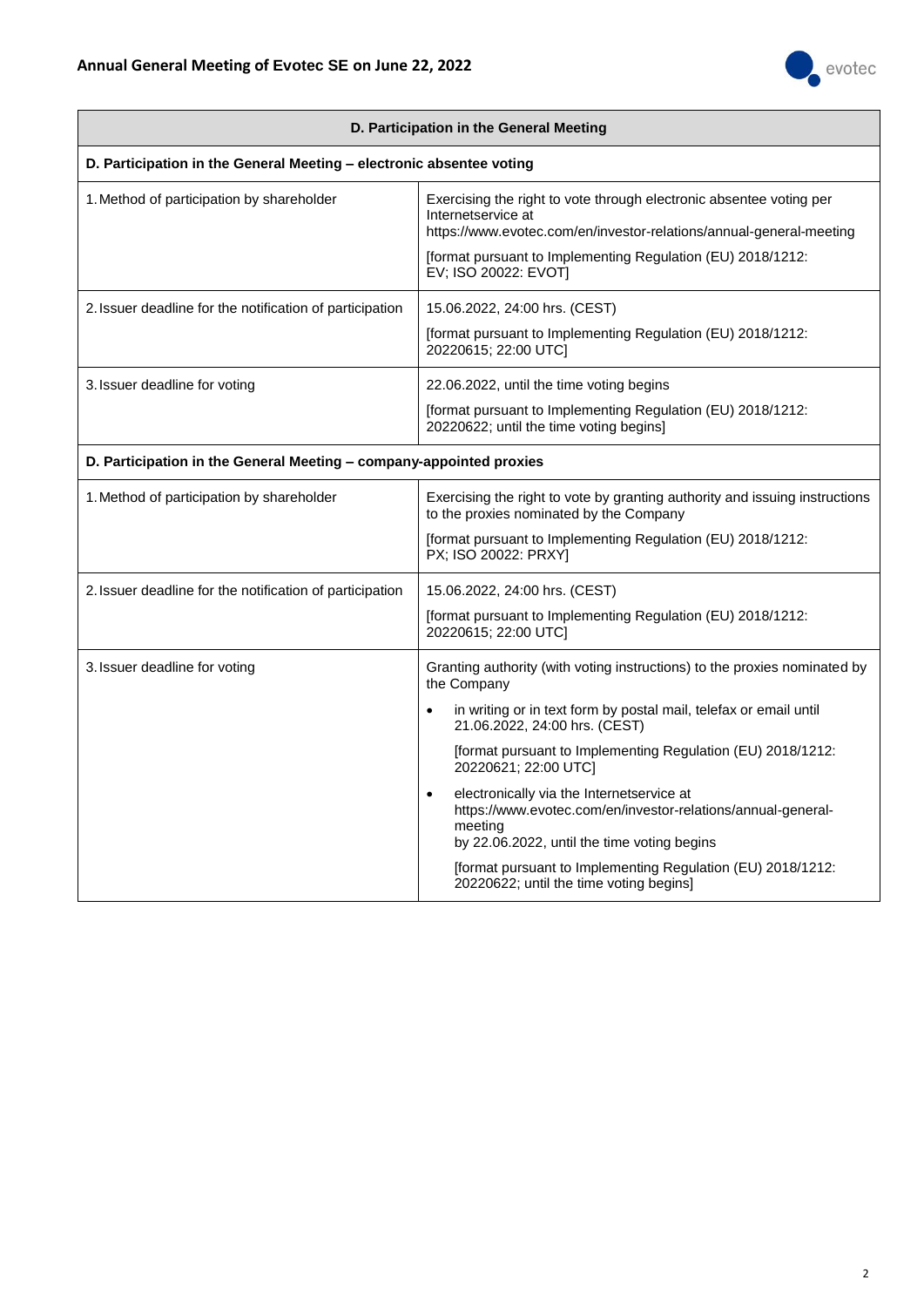

| D. Participation in the General Meeting - proxy authorisation |                                                                                                                                                                                                                                                                                                                                                                                                                                                                                                                                                                                                                                                                                                                                                                                                                                                                                                                                                                                       |
|---------------------------------------------------------------|---------------------------------------------------------------------------------------------------------------------------------------------------------------------------------------------------------------------------------------------------------------------------------------------------------------------------------------------------------------------------------------------------------------------------------------------------------------------------------------------------------------------------------------------------------------------------------------------------------------------------------------------------------------------------------------------------------------------------------------------------------------------------------------------------------------------------------------------------------------------------------------------------------------------------------------------------------------------------------------|
| 1. Method of participation by shareholder                     | Exercising the right to vote through an authorised third party<br>[format pursuant to Implementing Regulation (EU) 2018/1212:<br>PX; ISO 20022: PRXY]                                                                                                                                                                                                                                                                                                                                                                                                                                                                                                                                                                                                                                                                                                                                                                                                                                 |
| 2. Issuer deadline for the notification of participation      | 15.06.2022, 24:00 hrs. (CEST)<br>[format pursuant to Implementing Regulation (EU) 2018/1212:<br>20220615; 22:00 UTC]                                                                                                                                                                                                                                                                                                                                                                                                                                                                                                                                                                                                                                                                                                                                                                                                                                                                  |
| 3. Issuer deadline for voting                                 | Exercising of voting rights via electronic absentee voting by the proxy<br>via Internetservice at<br>https://www.evotec.com/en/investor-relations/annual-general-meeting:<br>22.06.2022, until the time voting begins<br>$\bullet$<br>[format pursuant to Implementing Regulation (EU) 2018/1212:<br>20220622; until the time voting begins]<br>Exercising of voting rights by the proxy through granting sub-proxies<br>and issuing instructions to the proxies appointed by the Company:<br>in writing or in text form by postal mail, telefax or email until<br>21.06.2022, 24:00 hrs. (CEST)<br>[format pursuant to Implementing Regulation (EU) 2018/1212:<br>20220621; 22:00 UTC]<br>electronically via the Internetservice at<br>$\bullet$<br>https://www.evotec.com/en/investor-relations/annual-general-<br>meeting<br>by 22.06.2022, until the time voting begins<br>[format pursuant to Implementing Regulation (EU) 2018/1212:<br>20220622; until the time voting begins] |

**E. Agenda**

#### **E. Agenda – item 1**

| 1. Unique identifier of the agenda item            |                                                                                                                                                                                                                                                                                                                                                                                                                                                                             |
|----------------------------------------------------|-----------------------------------------------------------------------------------------------------------------------------------------------------------------------------------------------------------------------------------------------------------------------------------------------------------------------------------------------------------------------------------------------------------------------------------------------------------------------------|
| 2. Title of the agenda item                        | Presentation of the approved annual financial statements and the<br>consolidated financial statements of Evotec SE as of 31 December<br>2021, as approved by the Supervisory Board, the management reports<br>for Evotec SE and the Group for financial year 2021, the report of the<br>Supervisory Board and the comments by the Management Board<br>regarding this information pursuant to Sections 289a, 315a of the<br>German Commercial Code (Handelsgesetzbuch, HGB). |
| 3. Uniform Resource Locator (URL) of the materials | https://www.evotec.com/en/investor-relations/annual-general-meeting                                                                                                                                                                                                                                                                                                                                                                                                         |
| 4. Vote                                            |                                                                                                                                                                                                                                                                                                                                                                                                                                                                             |
| 5. Alternative voting options                      |                                                                                                                                                                                                                                                                                                                                                                                                                                                                             |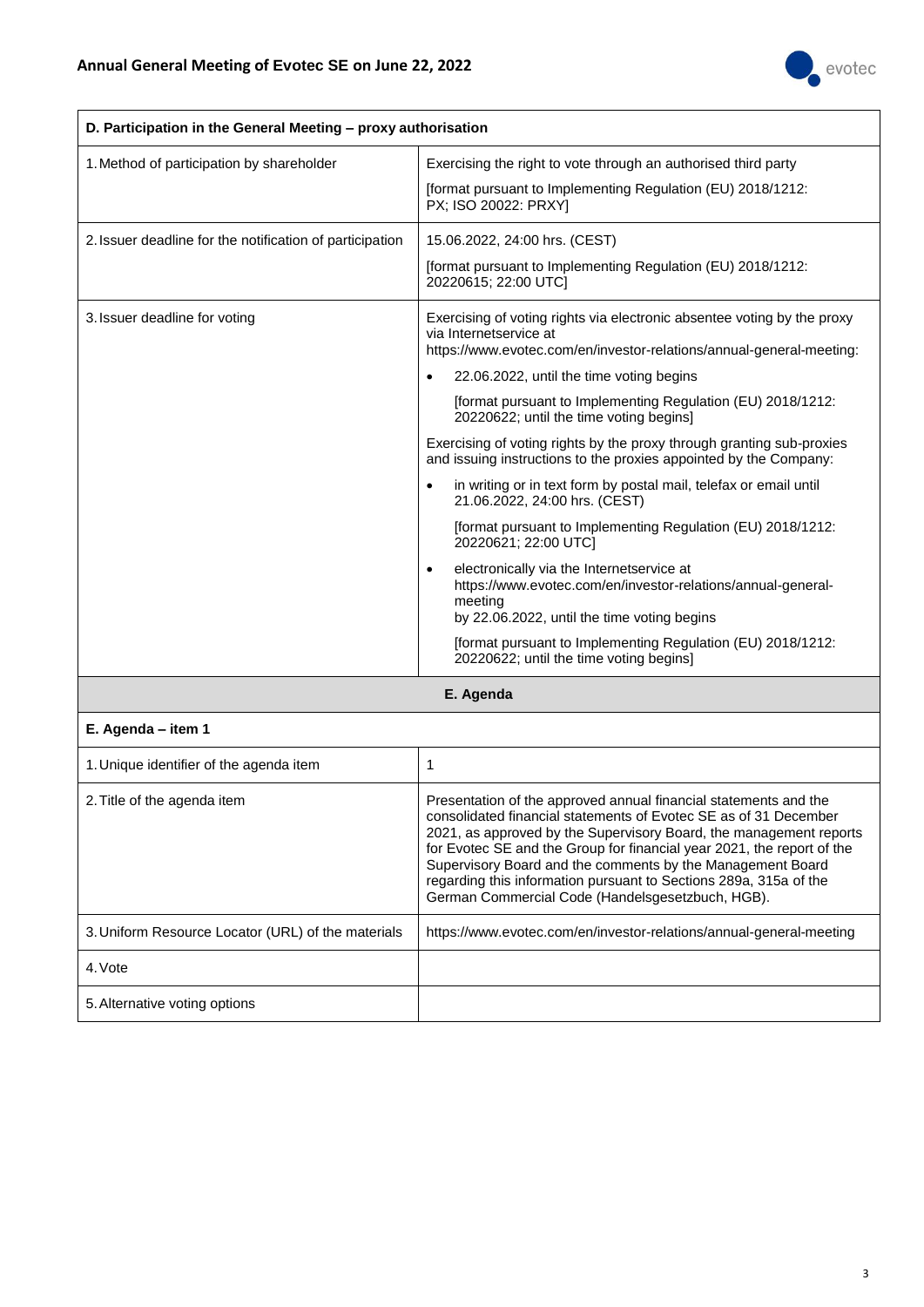

# **E. Agenda – item 2**

| 1. Unique identifier of the agenda item            | 2                                                                                                                                                   |
|----------------------------------------------------|-----------------------------------------------------------------------------------------------------------------------------------------------------|
| 2. Title of the agenda item                        | Resolution discharging the members of the Management Board of<br>liability for financial year 2021.                                                 |
| 3. Uniform Resource Locator (URL) of the materials | https://www.evotec.com/en/investor-relations/annual-general-meeting                                                                                 |
| 4. Vote                                            | Binding vote<br>[format pursuant to Implementing Regulation (EU) 2018/1212:<br>BV; ISO 20022: BNDG]                                                 |
| 5. Alternative voting options                      | Vote in favour, Vote against, Abstention<br>[format pursuant to Implementing Regulation (EU) 2018/1212:<br>VF, VA, AB; ISO 20022: CFOR, CAGS, ABSTI |

# **E. Agenda – item 3**

| 1. Unique identifier of the agenda item            | 3                                                                                                                                                   |
|----------------------------------------------------|-----------------------------------------------------------------------------------------------------------------------------------------------------|
| 2. Title of the agenda item                        | Resolution regarding formal approval of the actions of the members of<br>the Supervisory Board for fiscal year 2021.                                |
| 3. Uniform Resource Locator (URL) of the materials | https://www.evotec.com/en/investor-relations/annual-general-meeting                                                                                 |
| 4. Vote                                            | <b>Binding vote</b><br>[format pursuant to Implementing Regulation (EU) 2018/1212:<br>BV; ISO 20022: BNDG]                                          |
| 5. Alternative voting options                      | Vote in favour, Vote against, Abstention<br>[format pursuant to Implementing Regulation (EU) 2018/1212:<br>VF, VA, AB; ISO 20022: CFOR, CAGS, ABSTI |

#### **E. Agenda – item 4**

| 1. Unique identifier of the agenda item            | 4                                                                                                                                                                                                                                                                        |
|----------------------------------------------------|--------------------------------------------------------------------------------------------------------------------------------------------------------------------------------------------------------------------------------------------------------------------------|
| 2. Title of the agenda item                        | Resolution regarding the appointment of the auditor for the annual<br>financial statements and the consolidated financial statements for<br>financial year 2022 and the appointment of the auditor for any review of<br>additional financial information during the year |
| 3. Uniform Resource Locator (URL) of the materials | https://www.evotec.com/en/investor-relations/annual-general-meeting                                                                                                                                                                                                      |
| 4. Vote                                            | Binding vote<br>[format pursuant to Implementing Regulation (EU) 2018/1212:<br>BV; ISO 20022: BNDG]                                                                                                                                                                      |
| 5. Alternative voting options                      | Vote in favour, Vote against, Abstention<br>[format pursuant to Implementing Regulation (EU) 2018/1212:<br>VF, VA, AB; ISO 20022: CFOR, CAGS, ABST]                                                                                                                      |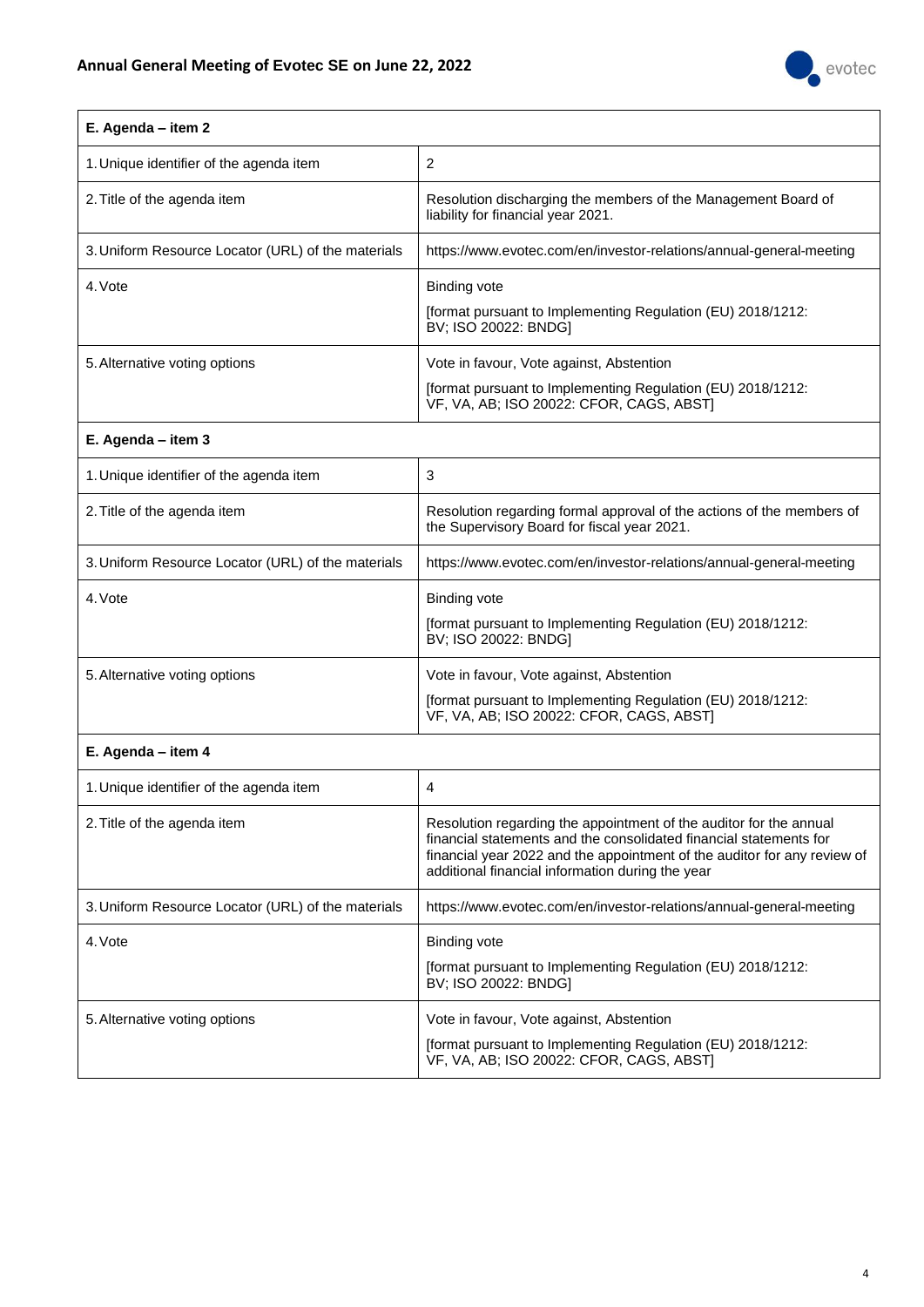

### **E. Agenda – item 5**

| 1. Unique identifier of the agenda item            | 5                                                                                                                                                   |
|----------------------------------------------------|-----------------------------------------------------------------------------------------------------------------------------------------------------|
| 2. Title of the agenda item                        | Resolution on re-election to the Supervisory Board - Ms Camilla<br>Macapili Languille                                                               |
| 3. Uniform Resource Locator (URL) of the materials | https://www.evotec.com/en/investor-relations/annual-general-meeting                                                                                 |
| 4. Vote                                            | Binding vote<br>[format pursuant to Implementing Regulation (EU) 2018/1212:<br>BV; ISO 20022: BNDG]                                                 |
| 5. Alternative voting options                      | Vote in favour, Vote against, Abstention<br>[format pursuant to Implementing Regulation (EU) 2018/1212:<br>VF, VA, AB; ISO 20022: CFOR, CAGS, ABSTI |

# **E. Agenda – item 6**

| 1. Unique identifier of the agenda item            | 6                                                                                                                                                                                                             |
|----------------------------------------------------|---------------------------------------------------------------------------------------------------------------------------------------------------------------------------------------------------------------|
| 2. Title of the agenda item                        | Resolution regarding the creation of new authorised capital with the<br>possibility of precluding subscription rights and amendment of § 5 para<br>5 of the Articles of Association (Authorised Capital 2022) |
| 3. Uniform Resource Locator (URL) of the materials | https://www.evotec.com/en/investor-relations/annual-general-meeting                                                                                                                                           |
| 4. Vote                                            | Binding vote<br>[format pursuant to Implementing Regulation (EU) 2018/1212:<br>BV; ISO 20022: BNDGI                                                                                                           |
| 5. Alternative voting options                      | Vote in favour, Vote against, Abstention<br>[format pursuant to Implementing Regulation (EU) 2018/1212:<br>VF, VA, AB; ISO 20022: CFOR, CAGS, ABSTI                                                           |

#### **E. Agenda – item 7**

| 1. Unique identifier of the agenda item            |                                                                                                                                                                                                                                                                                                                                                                                                                                                    |
|----------------------------------------------------|----------------------------------------------------------------------------------------------------------------------------------------------------------------------------------------------------------------------------------------------------------------------------------------------------------------------------------------------------------------------------------------------------------------------------------------------------|
| 2. Title of the agenda item                        | Resolution on creating contingent capital for the issue of subscription<br>rights to Management Board members of Evotec SE, members of<br>management boards of affiliated companies in Germany and abroad<br>and selected managers of Evotec SE and affiliated companies in<br>Germany and abroad as part of a Share Performance Plan 2022 (SPP<br>2017), based on a resolution of authorisation and amendments to the<br>articles of association. |
| 3. Uniform Resource Locator (URL) of the materials | https://www.evotec.com/en/investor-relations/annual-general-meeting                                                                                                                                                                                                                                                                                                                                                                                |
| 4. Vote                                            | Binding vote<br>[format pursuant to Implementing Regulation (EU) 2018/1212:<br>BV; ISO 20022: BNDGI                                                                                                                                                                                                                                                                                                                                                |
| 5. Alternative voting options                      | Vote in favour, Vote against, Abstention<br>[format pursuant to Implementing Regulation (EU) 2018/1212:<br>VF, VA, AB; ISO 20022: CFOR, CAGS, ABST]                                                                                                                                                                                                                                                                                                |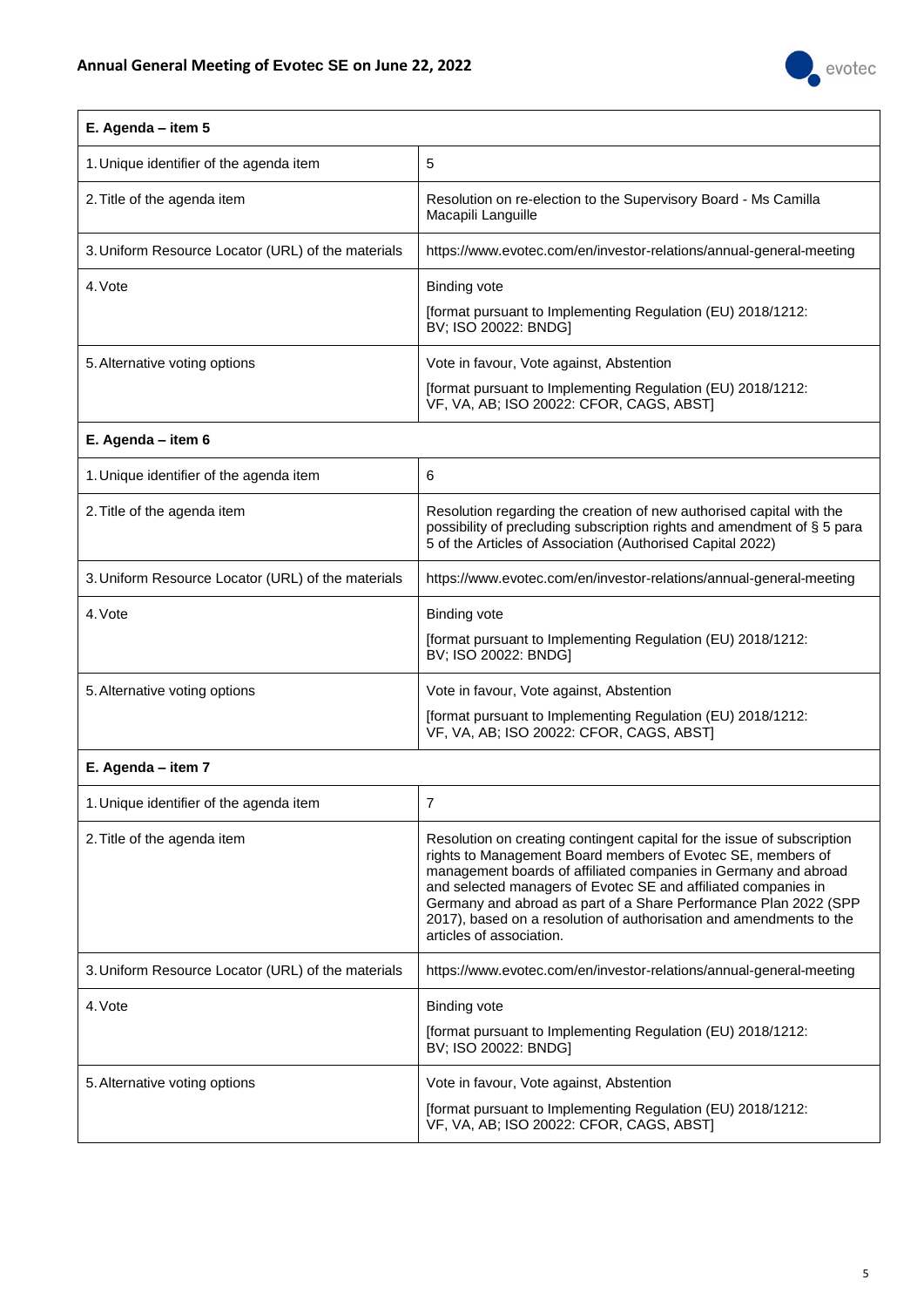

| E. Agenda - item 8                                 |                                                                                                         |
|----------------------------------------------------|---------------------------------------------------------------------------------------------------------|
| 1. Unique identifier of the agenda item            | 8                                                                                                       |
| 2. Title of the agenda item                        | Resolution to approve the Remuneration Report 2021                                                      |
| 3. Uniform Resource Locator (URL) of the materials | https://www.evotec.com/en/investor-relations/annual-general-meeting                                     |
| 4. Vote                                            | Advisory vote                                                                                           |
|                                                    | [format pursuant to Implementing Regulation (EU) 2018/1212:<br>AV; ISO 20022: ADVI]                     |
| 5. Alternative voting options                      | Vote in favour, Vote against, Abstention                                                                |
|                                                    | [format pursuant to Implementing Regulation (EU) 2018/1212:<br>VF, VA, AB; ISO 20022: CFOR, CAGS, ABST] |
| E. Agenda - item 9                                 |                                                                                                         |
| 1. Unique identifier of the agenda item            | 9                                                                                                       |
| 2. Title of the agenda item                        | Resolution to approve the revised remuneration system for the<br>Management Board                       |
| 3. Uniform Resource Locator (URL) of the materials | https://www.evotec.com/en/investor-relations/annual-general-meeting                                     |
| 4. Vote                                            | Advisory vote                                                                                           |
|                                                    | [format pursuant to Implementing Regulation (EU) 2018/1212:<br>AV; ISO 20022: ADVI]                     |
| 5. Alternative voting options                      | Vote in favour, Vote against, Abstention                                                                |
|                                                    | [format pursuant to Implementing Regulation (EU) 2018/1212:<br>VF, VA, AB; ISO 20022: CFOR, CAGS, ABST] |
|                                                    | F. Specification of the deadlines regarding the exercise of other shareholders rights                   |
| F. Shareholder right - supplementary motions       |                                                                                                         |
| 1. Object of deadline                              | Submission of requests for additions to the agenda                                                      |
| 2. Applicable issuer deadline                      | 22.05.2022, 24:00 hrs. (CEST) (time of receipt decisive)                                                |
|                                                    | [format pursuant to Implementing Regulation (EU) 2018/1212:<br>20220522; 22:00 UTC]                     |
| F. Shareholder right - counter-motions             |                                                                                                         |
| 1. Object of deadline                              | Submission of counter-motions to specific items on the agenda                                           |
| 2. Applicable issuer deadline                      | 07.06.2022, 24:00 hrs. (CEST) (time of receipt decisive)                                                |
|                                                    | [format pursuant to Implementing Regulation (EU) 2018/1212:<br>20220607; 22:00 UTC]                     |